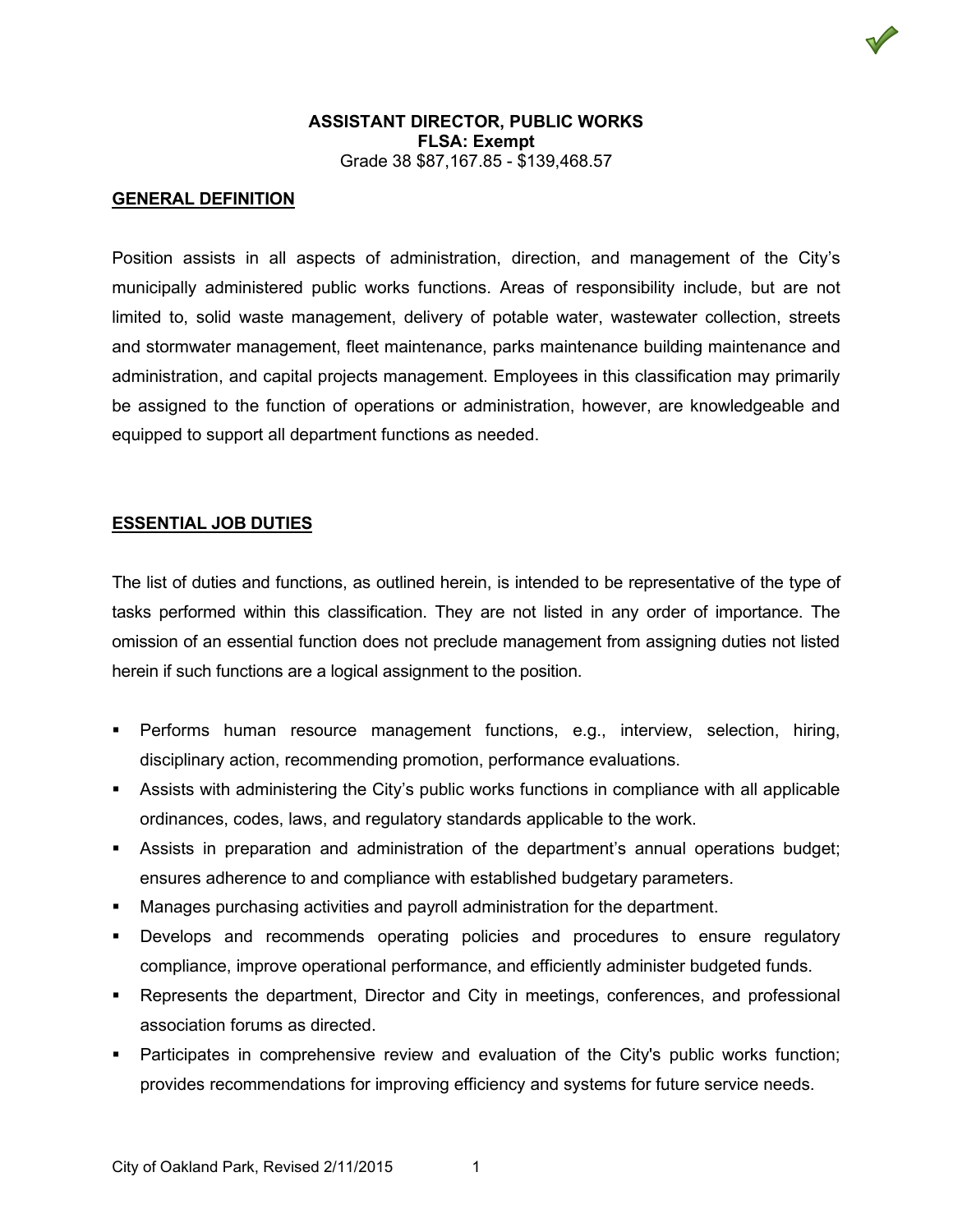- Conducts planning research and other special projects as requested by the Director regarding public works services and capital development needs and City growth and development initiatives.
- Communicates with co-workers, management, citizens, and others in a courteous and professional manner.
- Receives and responds to inquiries and concerns from the general public, local business and regulatory agencies; researches and provides response and resolution accordingly.
- Manages contract for services agreements with the State of Florida, Broward County and private sector consultants.
- Assists in preparation of plans, specifications, selection criteria, competency of contractors.
- Participates in various development review and pre-development meetings to provide information and guidance applicable to the City's public works development goals, objectives and initiatives.
- Maintains current knowledge of trends and developments in the various technical disciplines for application to functions under charge, e.g., water/wastewater management, streets and stormwater management, solid waste management, parks maintenance, building maintenance and administration, and fleet management.
- Compiles, tracks, and analyzes performance measures for computation of water loss for water distribution system and inflow and infiltration for wastewater system, with the ability to write detailed reports concerning the administration of both performance measures.
- Requires regular attendance to scheduled work shifts.

# **KNOWLEDGE, SKILLS & ABILITIES**

- Substantial knowledge of the principles and practices applied to the organization, management, and administration of a multi-function department of technically diverse disciplines.
- Substantial knowledge of the municipal services, public utilities, building administration, and capital projects management principles and practices applied to municipal public works.
- Substantial knowledge of the body of available and current information resources applicable to the department's functions for technical research purposes and for special projects.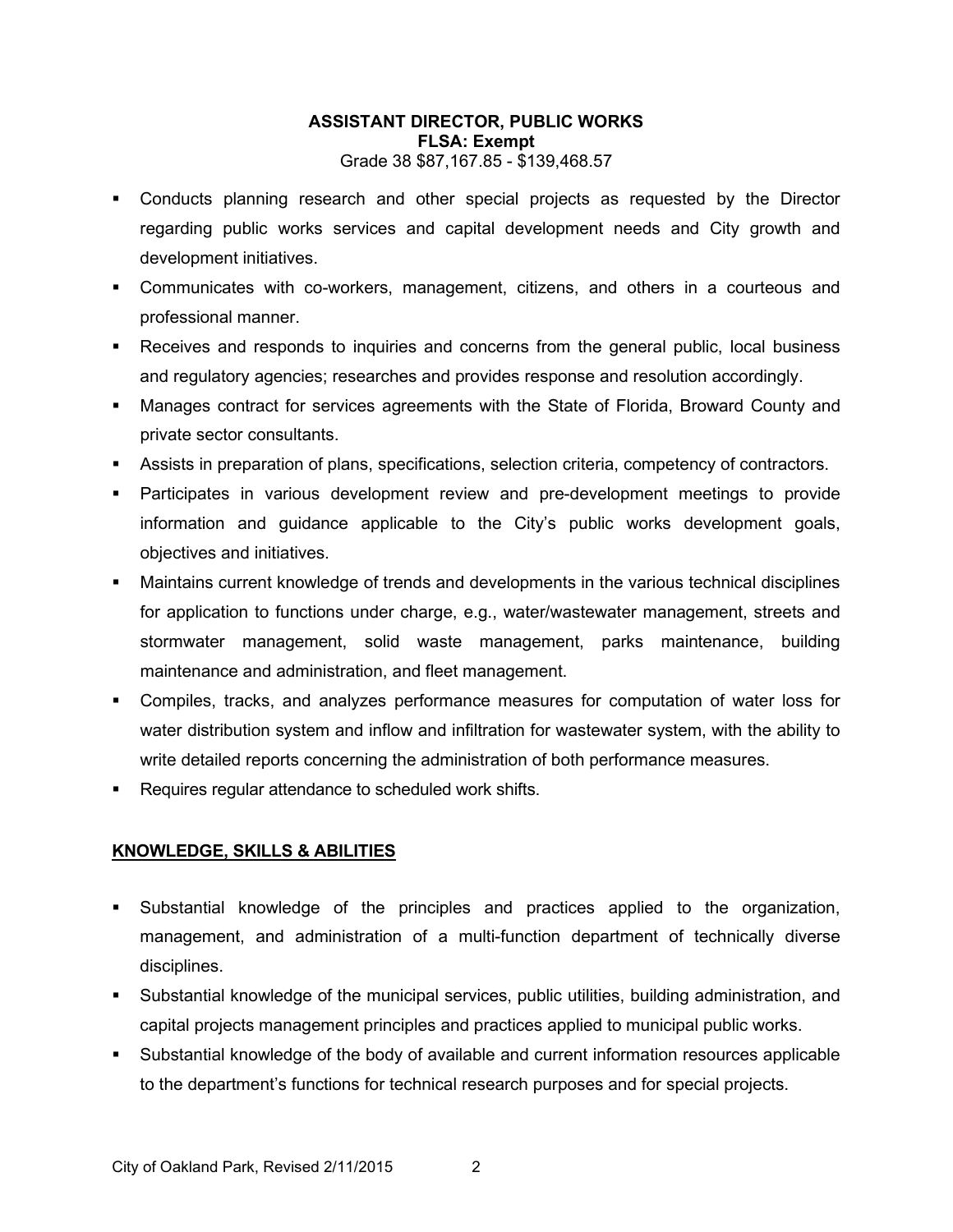- Considerable knowledge of legislation affecting public works planning and growth management as applied to current and projected demographic trends relevant to Florida.
- Considerable knowledge of the development functions of municipal and county government, including the Broward County Department of Planning and Environmental Protection, South Florida Water Management District and other departments in the City.
- Considerable knowledge of the principles and practices of public administration, including budget preparation and personnel management.
- **•** Considerable knowledge of modern office practices, with emphasis on computer literacy, word processing, spreadsheet applications, and electronic records and file management.
- Ability to plan, assign, manage and review the work of others in a manner conducive to full performance and compliance with established code, ordinance, statutes and regulatory standards applicable to the work.
- Ability to evaluate, analyze, and provide recommendations regarding provision of municipal services, or other information as may be determined by City Administration.
- Ability to establish and maintain effective working relationships with internal and external customers, as well as governing and appointed authorities.
- Executive-level interpersonal, leadership, planning, management and communications skills.
- Ability to communicate professionally and effectively verbally, in writing, and in presentations.
- A strong customer service orientation in work and communication with coworkers, management, elected officials and citizens.

### **PHYSICAL REQUIREMENTS**

The City of Oakland Park is an Equal Opportunity Employer. In compliance with the Americans with Disabilities Act (42 U.S. C. 12101 et. seq.), the City of Oakland Park will provide reasonable accommodations to qualified individuals with disabilities and encourages both prospective and current employees to discuss potential accommodations with the employer. The physical demands described here are representative of those that must be met by an employee to successfully perform the essential functions of this job.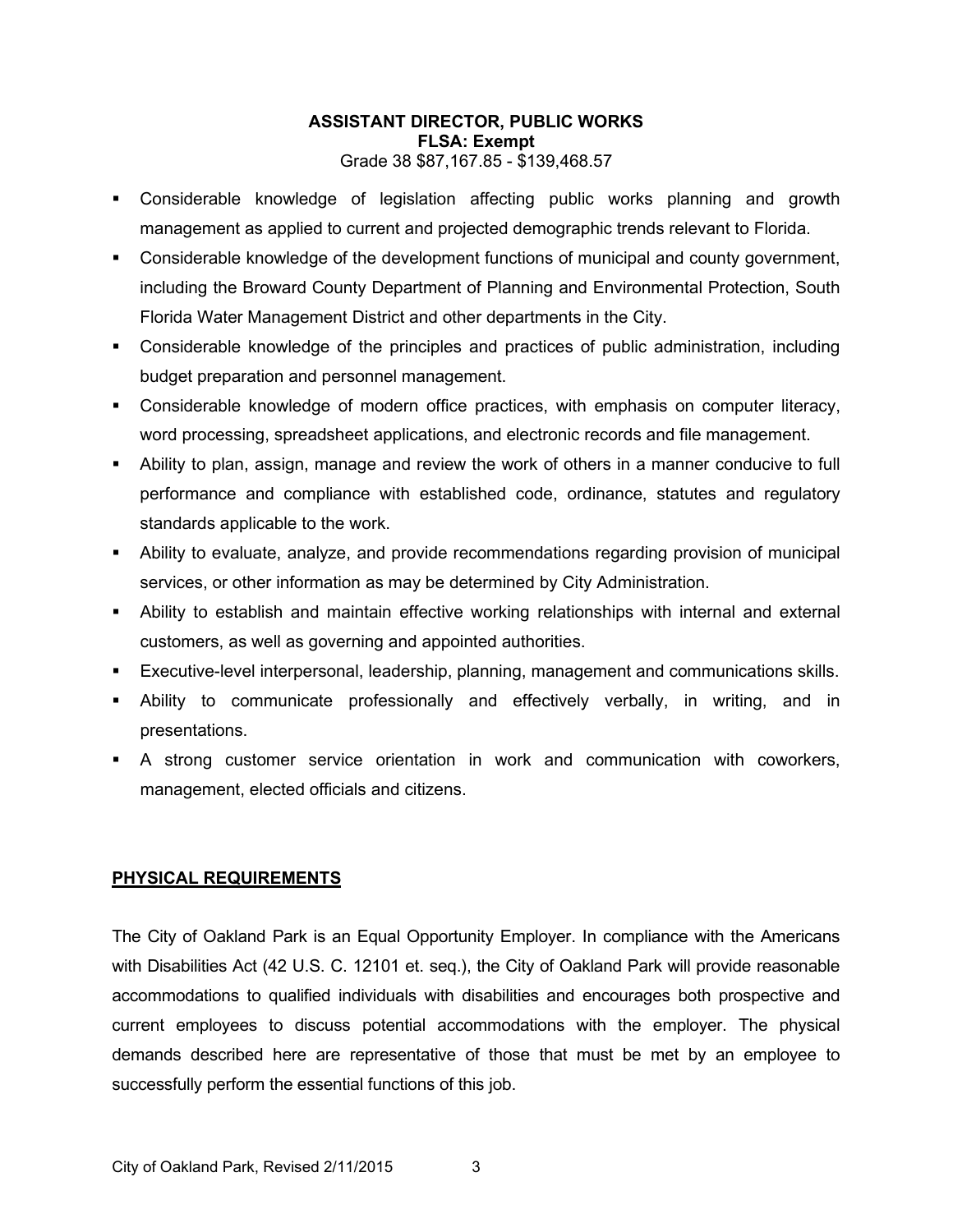Tasks involve the ability to exert light physical effort in sedentary to light work, but which may involve some lifting, carrying, pushing and/or pulling of objects and materials of light weight 5 pounds). Tasks may involve extended periods of time at a keyboard or workstation. Work is performed in usual office conditions with rare exposure to disagreeable environmental factors. Some tasks require visual abilities. Some tasks require oral communications ability.

#### **MINIMUM ACCEPTABLE EDUCATION, TRAINING & EXPERIENCE**

Bachelor's degree from an accredited college or university in Business or Public Administration, Engineering, Construction Management, or related field; five (5) years progressively responsible experience in municipal public works functions, the majority of which shall be acquired in a supervisor or management capacity with broad exposure to administrative aspects of the work, e.g., budget development and administration, human resources management, organization and delegation of responsibilities;

#### OR

High school diploma with fifteen (15) years of relevant experience which includes (5) years progressively responsible experience in municipal public works functions, or related governmental functions, the majority of which shall be acquired in a supervisor or management capacity with broad exposure to administrative aspects of the work, e.g., budget development and administration, human resources management, organization and delegation of responsibilities.

A review of this position has excluded the marginal functions of the position that are incidental to the performance of fundamental job duties. All duties and responsibilities are essential job functions and requirements are subject to possible modifications to reasonably accommodate individuals with disabilities. To perform this job successfully, the incumbent(s) will possess the abilities and aptitudes to perform each duty proficiently. Some requirements may exclude individuals who pose a direct threat of significant risk to the health or safety of themselves or other employees. Requirements are representative of minimum level of knowledge, skills and ability.